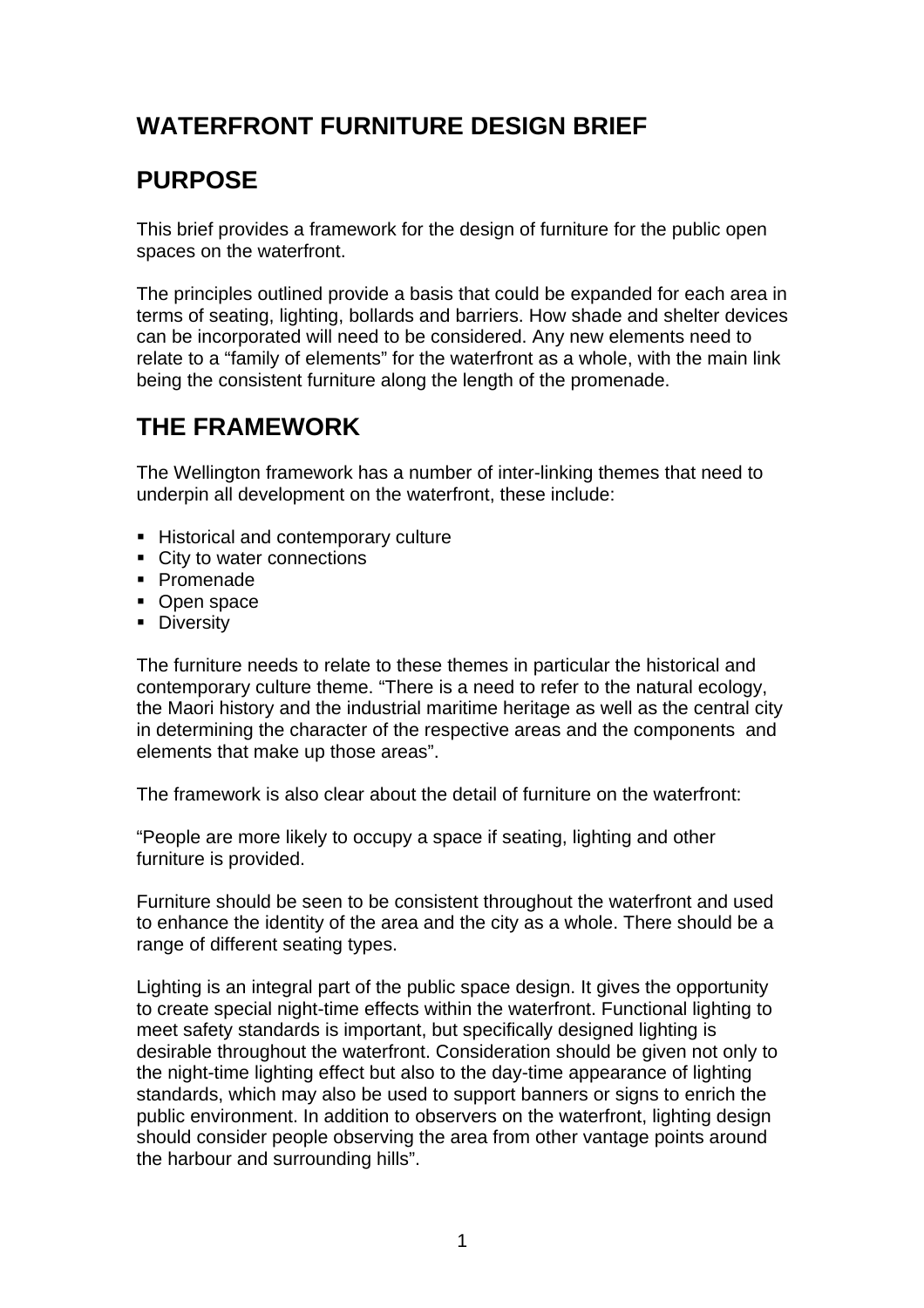## **STATEMENT OF PHILOSOPHY**

The furniture on the waterfront needs to reflect the pre 1840 history of the area as well as the industrial and nautical elements of a working wharf on the edge of a city. It employs the elements of metal and timber and the elements used to connect them such as bolts, chains and plates. These are expressed on the waterfront in four main forms:

- Planks (ship/wharf decking)
- Balls (buoys, bollards) and;
- Plates (cranes, ship hulls)
- Masts (cranes, ship masts)

All elements are strong, bold and robust. Salvaged timber and materials are used when available, to maximise their effect and as appropriate to their purpose.

### **CHARACTER AREAS**

On a broad scale, there are two main elements of the waterfront. These can be expressed in terms of their relationship with the water as either;

- The promenade which is at the water's edge and is seen as the spine of the waterfront. It is of maritime character, often expressed in a robust industrial manner.
- The individual areas which are maritime in nature but they also need to relate back to the city and form a transition between the water and the city.

Within this, there will be other micro-spaces which have their own identity and need to be expressed in the furniture elements and the materials used.

The pre-1840 history could be referred to by looking at Maori maritime references. Examples could include anchors, which could be used as seats, triangular sails which could be incorporated into shelter.

The promenade is characterised by:

- Robust, "chunky" elements with a nautical theme
- The promenade at waterfront edge is emphasised with simple, repeated elements
- Ground surface materials which reflect where appropriate the timber wharf sub-structure underneath (use of asphalt between timber edges, rocks, stones)
- Benches at the waters edge generally open to the sea (with backs to the city side)
- Vertical lighting elements using masts/plates/cranes theme for lighting of large areas
- **Feature lighting incorporated into elements such as bollards, bridge beams** (more subtle use of lighting to illuminate individual spaces)
- Railings (where required) at the waters edge similar to ships railing